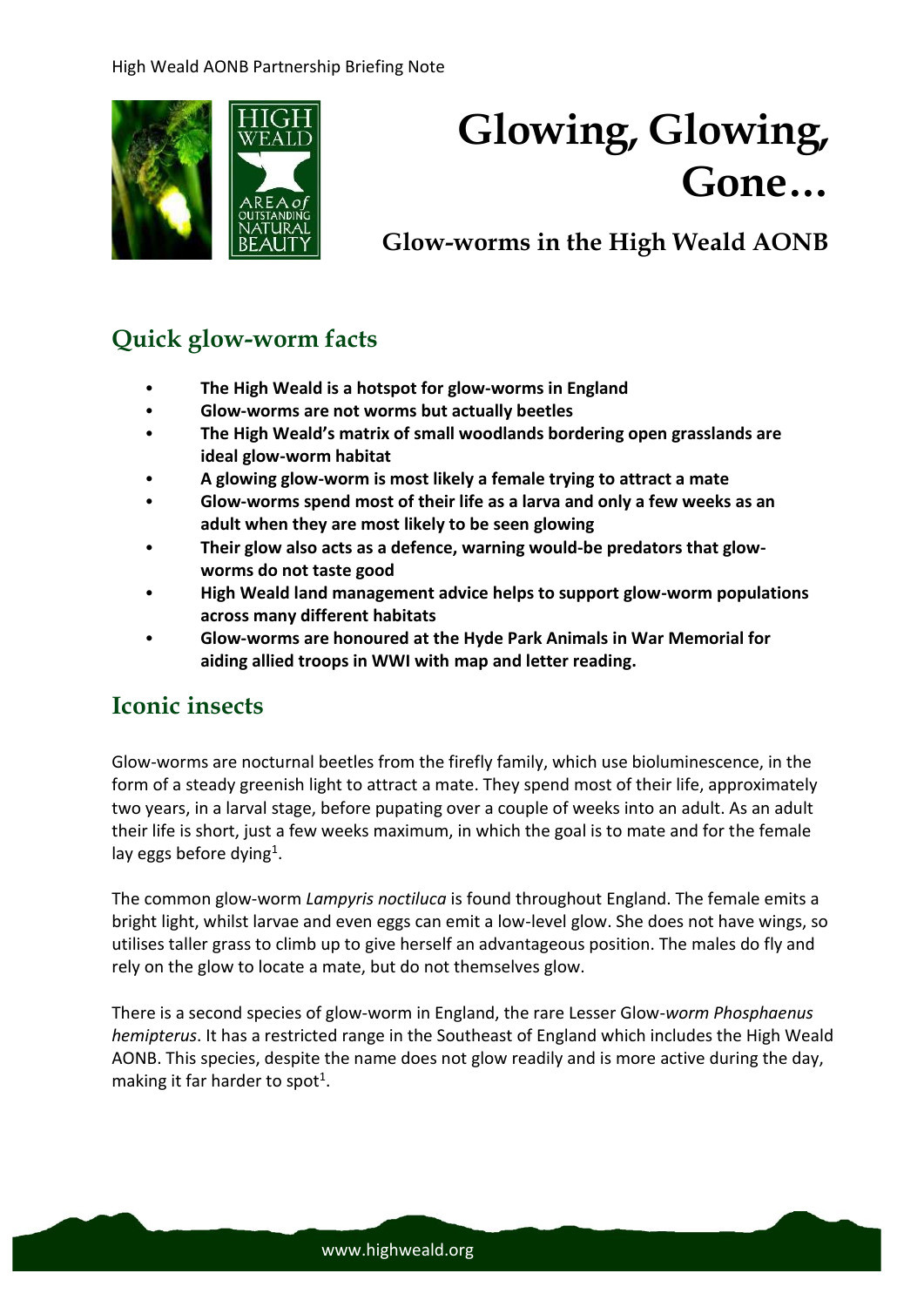# **High Weald habitats**

The High Weald's structurally diverse mix of habitats such as small woodlands with open glades, woody shaws, abundant hedgerows, and open grasslands and heath provide the right mix of habitats required for glow-worms. As these habitats are contiguous in the High Weald, they are particularly valuable to a species that does not disperse well across the countryside.

Glow-worms are found in a range of habitats, everywhere from hedgerows to railway embankments, and gardens to heathland. They have different needs depending on which stage of their lifecycle they are in<sup>2</sup>.

They need places, such as woodland and scrub, which provide both cover in the larval stage and a moist environment for their primary prey species, small snails<sup>3</sup>. Dry and drought conditions can impact snail abundance, consequently limiting glow-worm numbers.

The larvae hibernate through two winters in this stage of their lifecycle, hibernating either underground or utilising space under logs and stones.

Everything changes for the adults, who require a more open environment such as grassland, grassy borders, and verges, or within woodlands, coppiced areas, open glades, and rides. Females cannot fly, they climb up longer grass stalks to attract a mate<sup>1</sup>. More open environments help the females to be seen and the males to reach them.

### **Where to see glow-worms in the High Weald**

Glow-worms are found across England; however East Sussex, Kent and West Sussex are all top recording counties. The National Biodiversity Network (NBN) Atlas<sup>4</sup> (an online aggregation of biodiversity data for the UK) suggests that glow-worms can be found throughout the High Weald AONB, but the biggest concentrations are in the southern portion of the High Weald, particularly around Hastings, Battle and Broad Oak. To see glow-worms in the High Weald, the following locations are good places to start:

- Brede High Woods, nr Broad Oak in Sussex [Brede High Woods \(highweald.org\)](https://www.highweald.org/explore-sussex/nature-reserves/brede-high-wood.html)
- Battle Great woods, near Battle [Battle Great Wood \(highweald.org\)](https://www.highweald.org/explore-sussex/nature-reserves/984-battle-great-wood.html)
- Broadwater warren Nature Reserve nr Eridge in Kent [Broadwater Warren, Tunbridge Wells \(highweald.org\)](https://www.highweald.org/explore-sussex/nature-reserves/broadwater-warren-tunbridge-wells.html)
- Hastings Country Park, Fairlight
- Ashdown Forest, especially around Coleman's Hatch [Ashdown Forest \(highweald.org\)](https://www.highweald.org/explore-sussex/nature-reserves/ashdown.html)

The best time to see glow-worms is generally between May and September, with June and July being the top months to spot them. Sites which are open with long grass, and also close to more dense growth such as hedges and woodlands are ideal, as glow-worms use a range of habitats in their life. Glow-worms are highly sensitive to light pollution, so selecting sites which are dark is essential. The best viewing time is late evening from 10pm. A torch or light source

#### www.highweald.org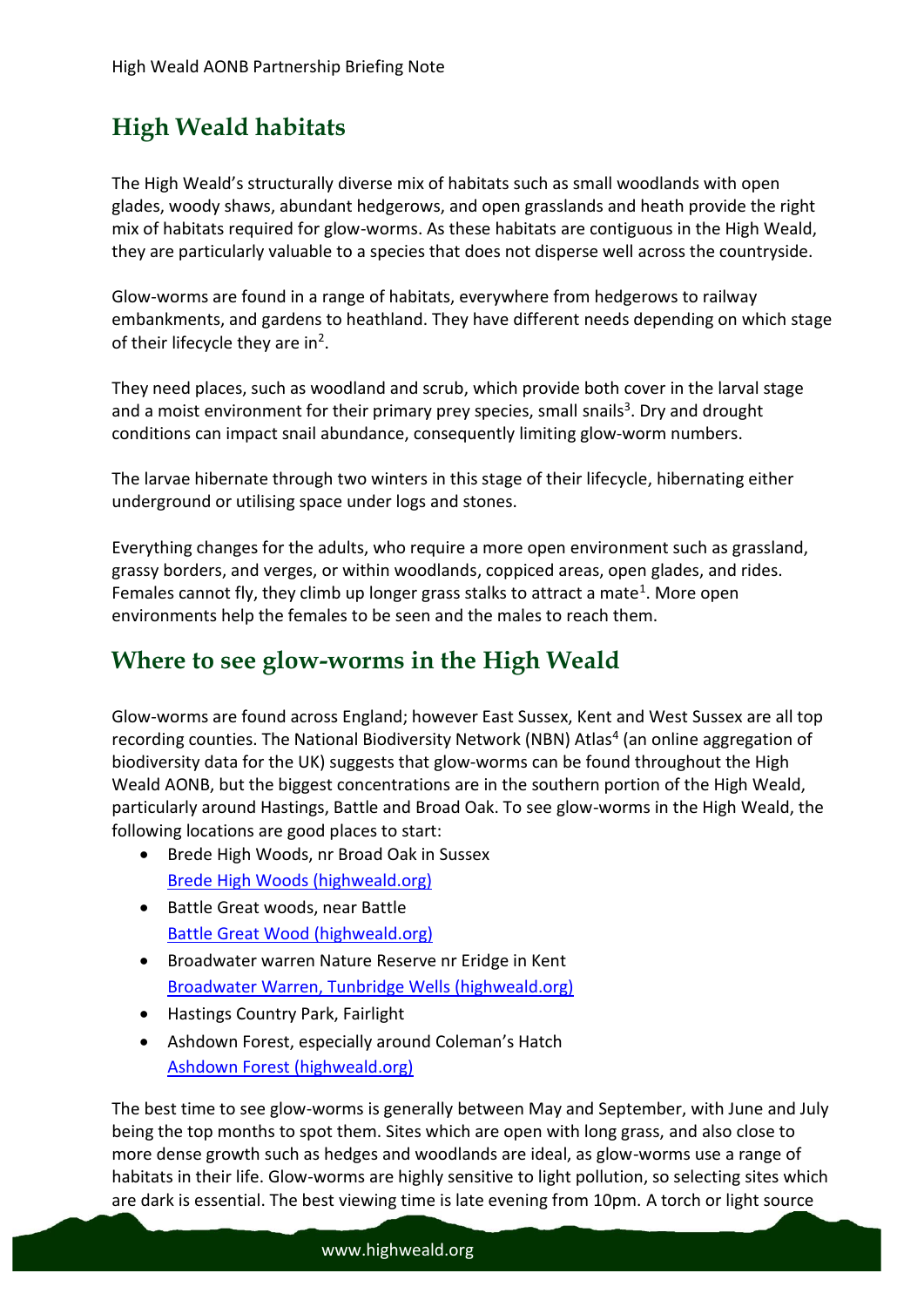might be required for safe navigation of paths but once the desired location has been reached, it is important to turn off any light sources so that glow-worms do not become confused, with males being attracted to the artificial light and females turning their glow off.

Report glow-worm sighting to [www.glowworm.org.uk](http://www.glowworm.org.uk/) or [www.brc.ac.uk.](http://www.brc.ac.uk/) This helps those who study glow-worms to monitor populations and offer advice.

### **Threats**

The common glow-worm has not been assessed by the IUCN Red List, and therefore it is currently not considered endangered<sup>2</sup>. However, this does not mean that numbers are not declining or that the species is not threatened. The decline in the glow-worm population in the Southeast of England is estimated to be 3.5 % per year over the last 20 years<sup>5</sup>. This decline will almost certainly include the populations found within the High Weald AONB, however the High Weald is also a great place to still find them due to generally low levels of light pollution, and the unique matrix of small diverse habitats that characterise the High Weald.



# **High Weald AONB advice: supporting glow-worms**

Best practice on habitat management for glow-worms often falls within pre-existing advice that the High Weald AONB team offers for a range of different habitats and land managers, from estate owners to farmers and gardeners. The advice for assisting glow-worms also supports a wide diversity of other plants and animals.

The High Weald advocates regenerative farming practices which emphasise a more holistic approach to farming and include reduced pesticide use, creating more diverse grasslands and using cover crops. All of these can help support the habitats glow-worms are found in. [Regenerative agriculture \(highweald.org\)](https://www.highweald.org/look-after/regenerative-agriculture.html)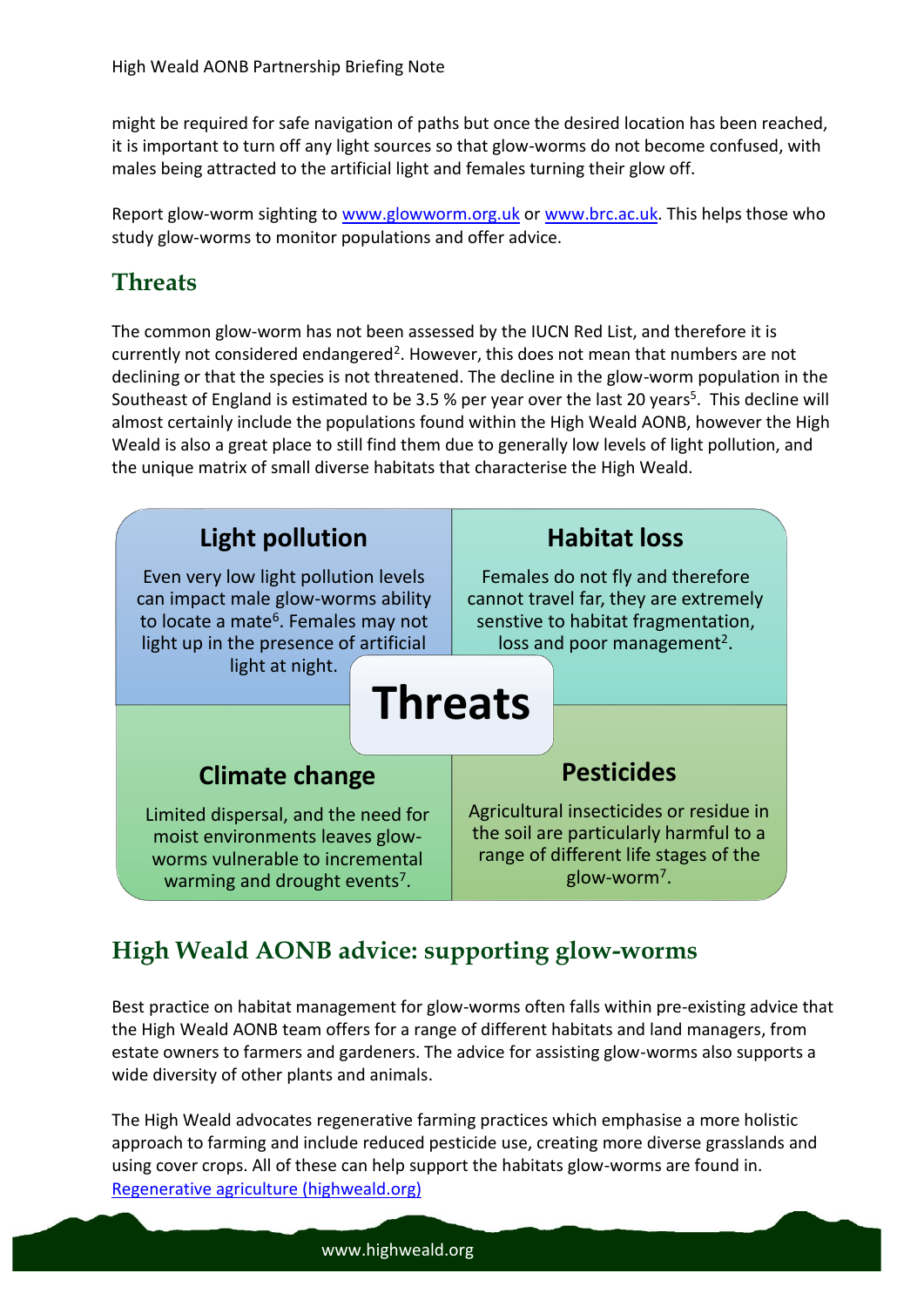There are hundreds of small woodlands across the High Weald, sensitively opening them up with glades, rides, and other appropriate management such as coppicing, may be especially beneficial to glow-worms in ancient woodland<sup>8</sup>.

[Woodlands in the High Weald landscape \(highweald.org\)](https://www.highweald.org/downloads/publications/land-management-guidance/woodland-1/1099-high-weald-land-management-guidance-woodlands/file.html)

Glow-worms require longer grass to maximise females being located by males and therefore breeding success. Scruffy boarders and edges of rough grassland with longer grass support glow-worms. The High Weald already encourages these types of areas because they can support such a diverse range of species.

[Managing rough grassland \(highweald.org\)](https://www.highweald.org/look-after/land-management/grassland/2264-benefits-of-managing-rough-grassland.html)

Unimproved and semi-improved grasslands are some of the most diverse habitats in the High Weald. These grasslands can be managed as pastures or meadows, and with appropriate consideration of cutting times and grazing can easily support glow-worms, particularly around field edges.

[Manging wildflower grasslands in the Weald \(highweald.org\)](https://www.highweald.org/downloads/publications/land-management-guidance/grassland/45-how-to-manage-a-wildflower-meadow/file.html)

The High Weald AONB already advises against cutting grass at the height of summer in many situations, especially in gardens – this helps glow-worms during the height of their breeding season $^{11}$ . Campaigns such as 'Glow not Mow' have been success in neighbouring areas such as Brighton and Hove Council.

[High Weald at Home: put the wild in your garden](https://www.highweald.org/news/2395-high-weald-at-home-wildlife-gardening.html)

### **Glow-worms and dark skies**

The High Weald Partnership takes the preservation of dark skies across the protected landscape seriously and produces guidance for individuals and land managers. Dark skies will be included as a component of the High Weald's natural beauty in the next AONB Management Plan due in 2024. In the meantime, the High Weald AONB Partnership continues to collate information on the importance of dark skies to a range of species found within its landscapes, and this includes glow-worms.

Glow-worms are affected by artificial lights at night (ALAN) in a number of ways. This can lead to a reduction in breeding success, which can ultimately cause population loss of this iconic species:

- Males have been observed to be confused by ALAN, being attracted to the artificial light over female glow-worms, even at low-light levels<sup>9</sup>.
- Male glow-worms are sensitive to modern LED lights, regardless of whether these are cold or warm light. White light has a broader light spectrum than old-fashioned sodium lights - which have a narrow orange colour spectrum - but are now ubiquitous in both streetlamps and decorative garden lighting<sup>10</sup>.
- Females rely on sundown as the environmental cue to glow, and therefore light pollution which may obscure the setting sun can lead to female glow-worms not lighting  $up<sup>11</sup>$ .